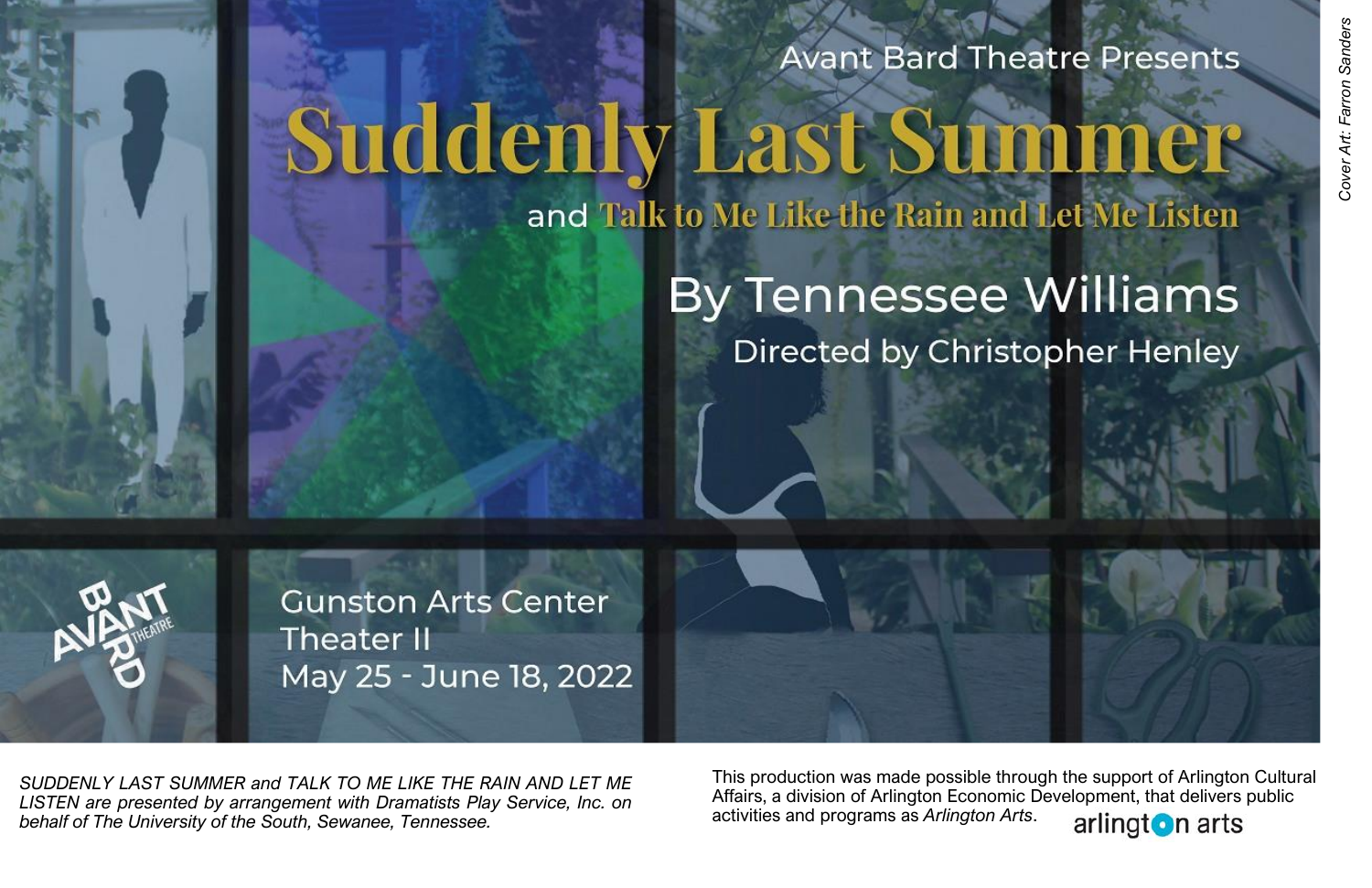#### **Cast** *(in order of appearance)* **Talk to Me Like the Rain and Let Me Listen** - Hell's Kitchen, Manhattan, 1950s Woman …………...…...…...…...…...…...…..…...……... **Miss Kitty** Man …...…...…...…...…...…...…..…...…..…..…..…...… **Jonathan Del Palmer Suddenly Last Summer** - Garden District, New Orleans, 1935 Doctor Cukrowicz ...…...…...…...………….…..…..…. **Matt Sparacino**  Mrs. Violet Venable..…..…..…..…..…..……..…..…..… **Cam Magee** Miss Foxhill..…..…..…..…..…..…..…..……..…..….…... **Miss Kitty** Mrs. Holly..…..…..…..…..…..…..…..……..…..…...….... **Megan Morgan** George Holly..…..…..…..…..…….…..……..….….....… **Jonathan Del Palmer** Catharine Holly..…..…..…..…..…..….….…..……...….. **Sara Barker** Sister Felicity …...…...…...…...….....………..….…..… **Christine Hirrel**

#### **Production Team**

|                                                           | <b>Christopher Henley</b>   |
|-----------------------------------------------------------|-----------------------------|
|                                                           | <b>Keta Newborn</b>         |
|                                                           | <b>David Ghatan</b>         |
|                                                           | <b>Benjamin Sullivan</b>    |
|                                                           | <b>Hailey LaRoe</b>         |
|                                                           | <b>Anna Marquardt</b>       |
|                                                           | Liz Long                    |
|                                                           | <b>Clay Teunis</b>          |
|                                                           | <b>Brandon Cook</b>         |
|                                                           | <b>Emily Carbone</b>        |
|                                                           | <b>DJ Corey Photography</b> |
|                                                           | <b>Jarrod DiGiorgi</b>      |
|                                                           | <b>Zachary Rupp</b>         |
| Electricians: Lauren Hawley, Trey Wise, Cassandra Saulski |                             |
| Load-in Support: Holden Gunster, Megan Holden             |                             |

#### **Avant Bard Producing Partners**

**Sara Barker, Sean McCarthy, Alyssa Sanders, DeMone Seraphin** 

Avant Bard Producing Partners Emeriti: **Megan Behm, Dina Soltan**  Avant Bard Staff: **Brian Ash, Emma Nelson, Eileen Suffian, Natalie Valentine**

#### **Announcing Avant Bard's 2022-23 Season**

We are thrilled to announce our next season line-up: *Lady Day at Emerson's Bar & Grill* featuring **Felicia Curry**  *Julius Caesar* directed by **Kathleen Akerley** *The Belle of Amherst* featuring **Alyssa Sanders**

#### **Support Avant Bard!** Text **Tenn** to **44321**

or visit **[avantbard.org.](https://avantbard.org/)** Questions? Email **[info@avantbard.org](mailto:info@avantbard.org?subject=Interested%20in%20making%20a%20donation!)**. *Checks can mailed to: Avant Bard Office, 3700 S. Four Mile Run Drive, Arlington, VA 22206 Shop Amazon? Enter "WSC Avant Bard" as your <smile.amazon.com> charitable organization!*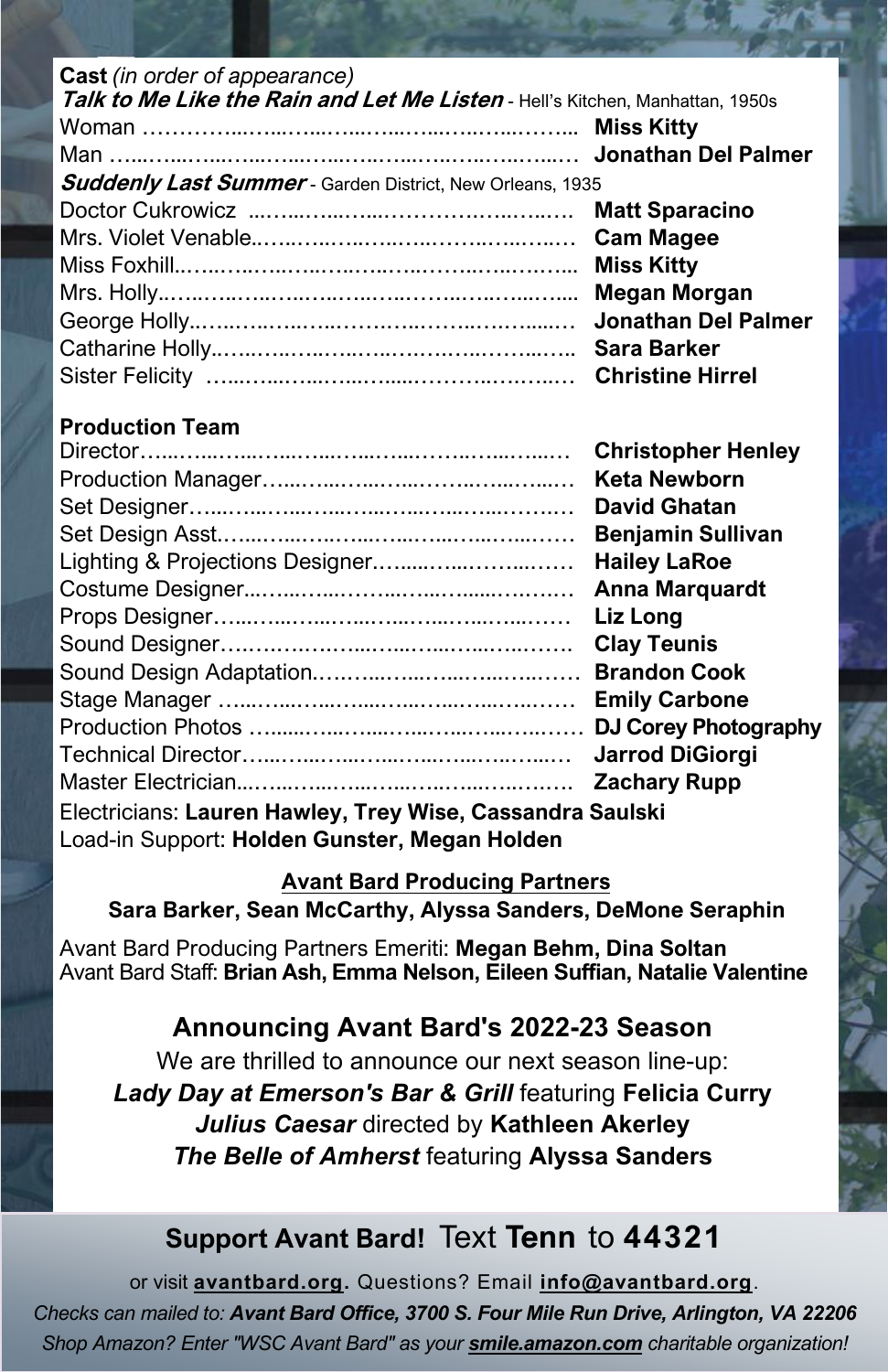#### **Cast** *(in order of appearance)*

**Miss Kitty** (Woman/Miss Foxhill) (she/her) is an AMAB/non-binary/ genderqueer/transfemme actor, dancer, and chanteuse. Credits include Puck in *A Midsummer Night's Dream* and Margaret in *Much Ado About Nothing* with Prince George's Shakespeare in the Parks, Specs in *S.P.I.E.S.* with Imagination Stage and Leapfrog Productions, Miss Fabian in *Illyria or What You Will***,** Cleopatra/Queen Anne/Puck in *She Speaks!***,** and hosting her virtual cabaret *An Evening with Miss Kitty* with Avant Bard Theatre. On film, she recently wrapped up portraying Danielle in *A Brighter Tomorrow: Diversity, Equity, Inclusion and Belonging* for WILL Interactive. She can also be seen in the PSA *Open to All – "Three Words"* for the Movement Advancement Project, and she portrayed Ebony in the industrial *Shine* for the ISA Group. She has also made the occasional cabaret appearance with LA TI DO Productions. Thank you for keeping the arts alive. For Tom. "Live in FIERCE …not in fear." XoXoX *#LiveInFIERCE*

**Jonathan Del Palmer** (Man/George) (he/him), is excited to make his Avant Bard Theatre debut. He last appeared on stage in *Moon Man Walk* (Constellation Theatre Company) and *Kill Move Paradise* (Rep Stage). Some of Jonathan's other recent credits include *columbinus and The Member of the Wedding* (1st Stage), *Day of Absence* (Theater Alliance), and *Sing to Me Now* (Rorschach Theatre). He's glad to have the ability to hop on stage again and hopes that you enjoy the show!

**Matthew Sparacino** (Doctor Cukrowicz) (he/him) is thrilled to return to Avant Bard Theatre for this production having played in the past as Oronte in *A Misanthrope* and Orsino in *llyria, or What You Will*. A DMV native, Matt has performed with a number of local houses over the past decade. He most recently appeared at 1st Stage in the fall, bowing as Ben in *Secret Things*. Matt received his BA in Theatre from UMD and is a proud company member of Pointless Theatre, with whom he has collaborated on roughly a dozen productions, including *Don Cristóbal, Hugo Ball***,** *Doctor Caligari*, and *A Very Pointless Holiday Spectacular***.** Other select credits include *The Farnsworth Invention* [HHA nomination - Best Ensemble] and *Lobby Hero* (1st Stage); **Six Degrees of Separation** (Keegan Theatre); (cont.)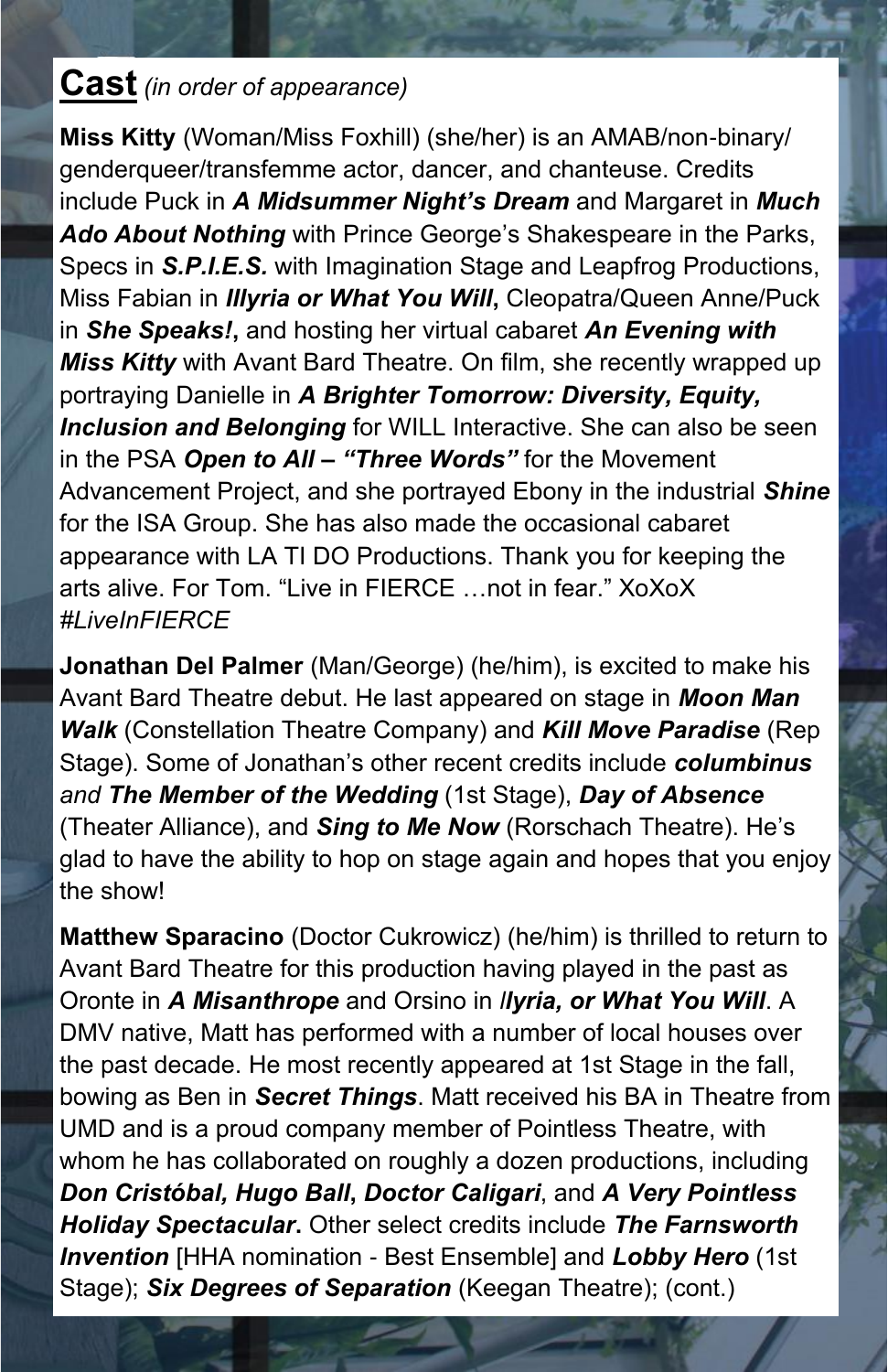#### **Cast (cont.)** *(in order of appearance)*

*The Winter's Tale* and *Antony & Cleopatra* (Folger Theatre) *Richard II*, *Dracula* and *Merchant of Venice* (Chesapeake Shakespeare); and *Fever/Dream* (Woolly Mammoth). Many thanks to Christopher and all of Avant Bard for giving us this chance to finish what we started in the spring of 2020. For Tom. [matthewsparacino.com](http://www.matthewsparacino.com)

**Cam Magee** (Violet Venable) (she/her) is so pleased and thankful to be able to revisit this play with this cast, this director, and this creative/ production team. Her past Avant Bard Theatre credits include Stephano/Antonia (*The Tempest,)* Gloucester (*King Lear,)* Auréiie (*The Madwoman of Chaillot,)* Eleanor/Pembroke (*King John,)* Juno (*Juno and the Peacock,)* Mistress Quickly (*The Mistorical Hystery of Henry (I)V,)* Countess Rousillon (*All's Well That Ends Well*,) Amanda (*Private Lives*,) Karen (*The Children's Hour,)* Dora Strang *(Equus,)* and Hannah Jelkes *(The Night of the Iguana*.*)* Beginning in 1996, Cam dramaturged 17 Shakespearian productions for Avant Bard. She has appeared at Arena Stage, The Shakespeare Theatre, The Folger Theatre, Wooly Mammoth, Rorschach Theatre, Theater J, and the Washington Stage Guild (for which she received a Helen Hayes nomination for Mrs. Cheveley (*An Ideal Husband*.) She is a company member of Avant Bard and Rorschach Theatre. Cam's first role at Catholic University was Catherine in *Suddenly Last Summer.*  She has loved this play for a long time. For Jess, who patiently ran lines with me before the pandemic and then again this spring.

**Megan Morgan** (she/her) is delighted to be working with Christopher Henley and this talented cast again, after a double-year hiatus. Megan is a founding member of Source Theatre Company, where she appeared as Anna in *Anna Christie,* Shen Te/Shui Ta in *Good Woman of Szechuan,* Olga in *Three Sisters,* the Chorus in *Henry V* and Sally Bowles in *Cabaret.* Also, as a founding member of the erstwhile Washington Shakespeare Company (Avant Bard Theatre) she has appeared as Gertrude in *Hamlet,* Mme. De Merteuil in *Les Liaisons Dangereuses,* Isabella in *Edward II,* Portia in *Julius Caesar,* and directed Ibsen's *Rosmersholm.* At Studio Theatre, she ran as Paulina in *Death and the Maiden,* and Edith Potter in *The Women.* With Signature Theatre, she played Collette in *Four Dogs and a Bone* (Helen Hayes nomination). (cont.)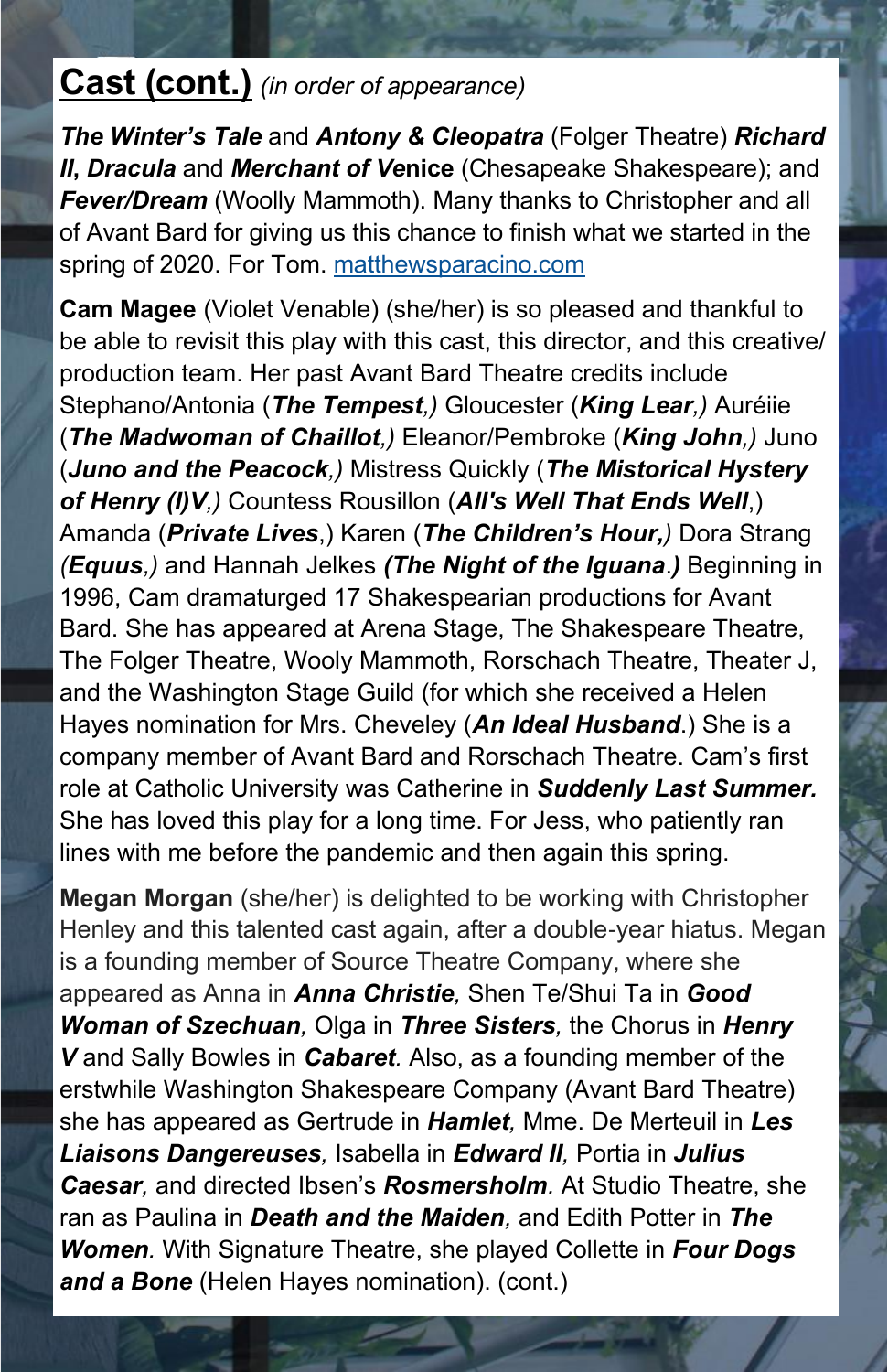### **Cast (cont.)** *(in order of appearance)*

With Freedom Stage, she was Maud and Betty in *Cloud 9.* In New York with Third Stages and Rendezvous Productions: *Impromptu, Rouge and Lace: Portraits of American Women, Talk to Me Like the Rain and Let Me Listen, Trade, Pat Hott's Kids, The Oxbow Incident.* TV: Homicide: Life on the Street – Carla Reeves, *Bones of Contention.* This one's for Mother and Pops.

**Sara Barker** (Catharine Holly) (she/her) is grateful to have the opportunity to work on this resilient, good-humored team. With Avant Bard Theatre, Sara performed in *King Lear, Emilie, Orlando, Othello, A Misanthrope, Mary Stuart, Six Characters in Search of an Author, Lulu, Peace, The Mistorical Hystery of Henry (I)V, The Cherry Orchard, The House of Yes;* with Rorschach, Sara performed in *A Maze***,** and *This Storm is What We Call Progress*, With Factory 449, Sara performed in *4.48 Psychosis* and *Closet Land*; with Scena, Sara performed in *The Importance of Being Earnest* and *A Woman of No Importance*; with Faction of Fools, Sara performed in *The Cherry Orchard.* In New York, Sara performed in Lear DeBessonet's devised *Death Might Be Your Santa Claus* and Josh Fox's devised *Limitless Joy.* Sara is a producing partner with Avant Bard, and a company member with Factory 449 and Rorschach; Sara is a graduate of St. John's College. For Tom. [sarabarker.com](http://www.sarabarker.com)

**Christine Hirrel (**Sister Felicity) (she/her) is delighted to return to this amazing production with Avant Bard Theatre where she was last seen as Josephine in *Madwoman of Chaillot* and where she has served as dialect coach for numerous productions including *King Lear***,** *Orlando***,** and *No Man's Land*. Over the past two decades, Ms. Hirrel has been fortunate to act, coach and teach in DC theatre while raising her sons and enjoying her career as a speech-language pathologist. Acting credits include those with Keegan Theatre, American Century Theater, Venus Theatre and Studio Theatre Second Stage, among others. As a dialect coach, she worked most recently on 1<sup>st</sup> Stage Theater's production of *The Phlebotomist*. Other coaching credits include those with The Kennedy Center, Theater J, Woolly Mammoth Theatre Company. Ms. Hirrel earned her BA in Theatre and MA in Speech-Language Pathology from the University of Maryland, College Park.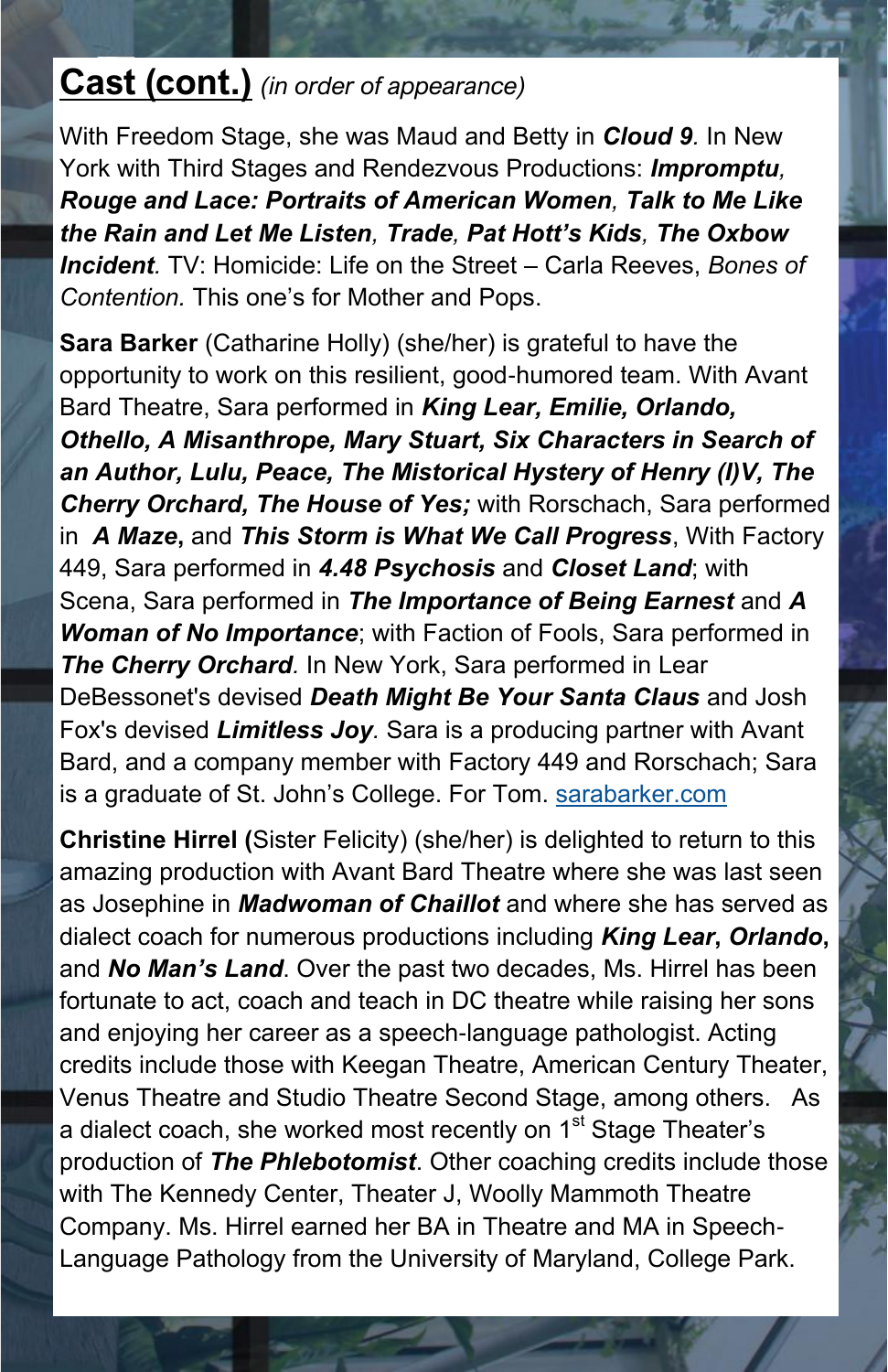## **Director**

**Christopher Henley** (he/him) began acting and directing around DC with Source Theatre Company and Spheres Theatre Company (where he directed Williams' *Auto-da-Fe*). He was a founding Ensemble Member at Avant Bard Theatre (then Washington Shakespeare Company); was its Artistic Director for more than 16 years; and continues as Artistic Director Emeritus and member of the Acting Company. Previous Tennessee Williams for Avant Bard includes directing *A Streetcar Named Desire* and *The Milk Train Doesn't Stop Here Anymore* as well as playing Shannon in *The Night of the Iguana***,** Quentin in *Small Craft Warnings***,** and the Doctor in *Portrait of a Madonna*. Other directing at Avant Bard includes Camus' *Caligula***,** Ludlam's *Camille***,** and, most recently, *The Madwoman of Chaillot***.** Other favorite Avant Bard roles include Richard II, Prospero, Lear's Fool, Vladimir in *Waiting for Godot*, and Truman Capote in *Holliday Memories*. Elsewhere around town, he has acted at The Folger (Don John), Longacre Lea Productions (stage and film versions of *Something Past In Front of the Light*), and Cherry Red Productions (title role in *Killer Joe)* among others.

## **Production Team**

**Emily Carbone** (Stage Manager) (she/her) is excited to work on her first production with Avant Bard! Emily holds a BA in Musical Theatre from Temple University and now works locally as an actor, stage manager, props designer, and teaching artist. Favorite past credits include *Cinderella* and *The Servant of Two Masters* at Synetic Theater (Props Designer), *Annie* at the Mount Vernon Community Children's Theatre (Stage Manager), and *Sunday in the Park With George* (Frieda) at Temple University. To learn more about Emily, visit [www.emilycarbone.com.](http://www.emilycarbone.com)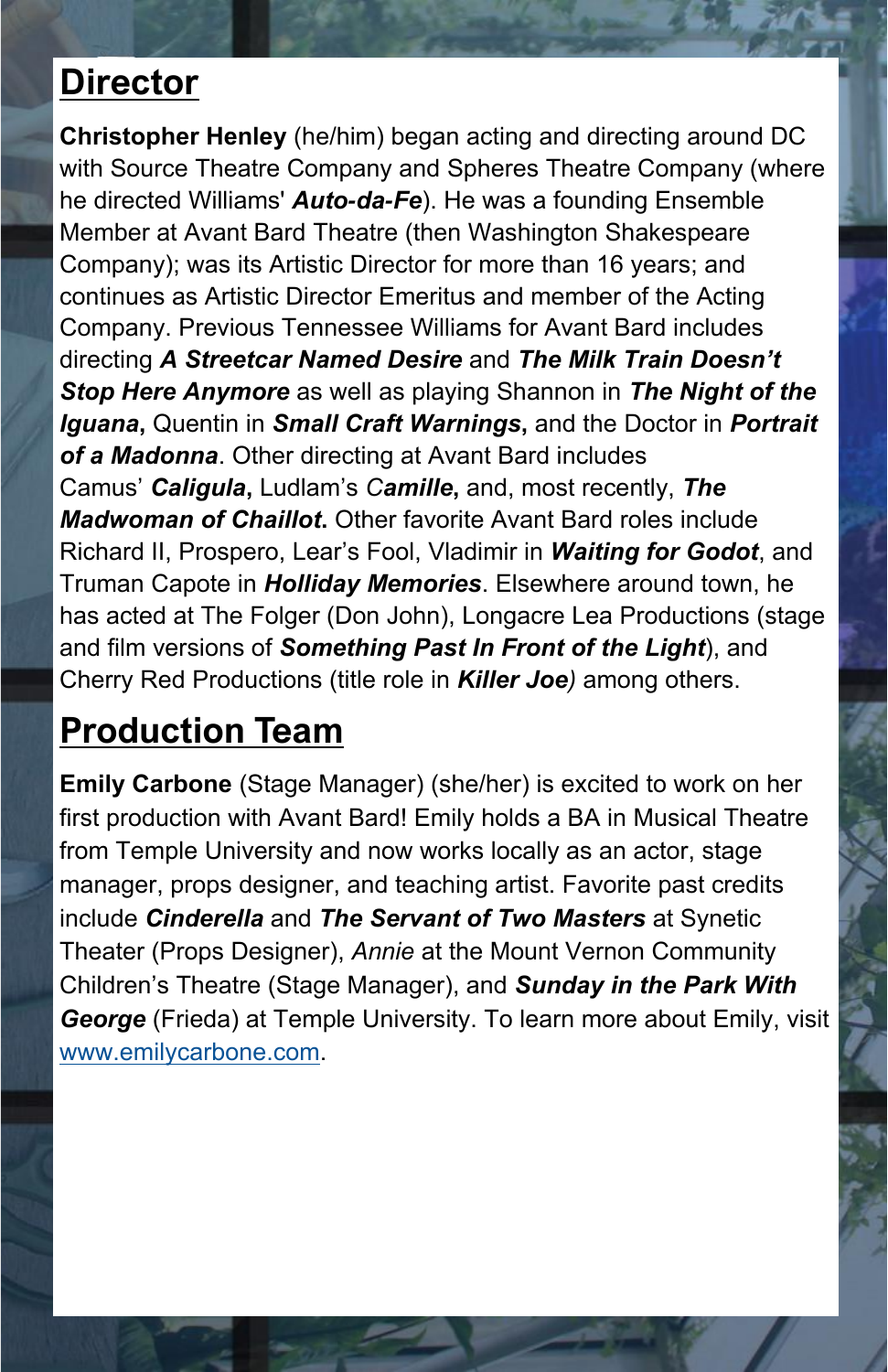## **Production Team (cont.)**

**David C. Ghatan** (Scenic Designer) (he, him) is returning to Avant Bard having previously designed *Ada and the Engine, Les Justes,*  and *Much Ado About Nothing*, among others. He is a Board Chair and a company member with Rorschach Theatre and was nominated for a Helen Hayes in Scenic Design for *Voices Under Water* (Rorschach Theatre). He holds a BA in Design from The George Washington Unitversity (BA '00). He runs CM Kling + Associates Architectural Lighting Design and is a partner at Pixelumen Lab, an interactive design company based in Alexandria.

**Hailey LaRoe** (Lighting & Projections Designer) (she/her) is so excited to be working with Avant Bard for the first time on this phenomenal show. Hailey is a lighting and projection designer, based in the DC area since 2018. Her recent lighting design credits include *Clue on Stage* (Anne Arundel Community College), *Nat Turner in Jerusalem* (Next Stop Theatre), *Rhinoceros* (Pointless theatre co.), and *Man Covets Bird* (Spooky Action Theater). Hailey's Projection work includes a design for *Christmas Eve* (ExPats Theatre), assistant projections and content creation work for *Show Way* (Kennedy Center TYA), associate projections for *The Phlebotomist* (1st Stage), and assistant projections for *La Casa De La Laguna* (Gala Hispanic Theatre). Hailey has really enjoyed working with such a great group of people on this production and she hopes you enjoy the show! If you're interested in more of Hailey's work you can find it at [Haileylaroedesigns.com.](Haileylaroedesigns.com)

**Anna Marquardt** (Costume Designer) (she/her) is so excited that her hand-painted parrot skirt will be making another appearance onstage. She previously costumed *Bloody Bloody Andrew Jackson*  and *Five Women Wearing the Same Dress* with Dominion Stage, and her costume design work will be seen in the upcoming production of *A Midsummer Night's Dream* with The Arlington Players. On the DC-area stage, she played Mrs. Potts in The Arlington Players' *Beauty and the Beast***.** She also hosts a YouTube channel called Jello Tester and is revisiting her high school yearbook inscriptions on TikTok at 90s.high.school.yearbook. [annamarquardt.com](http://annamarquardt.com/)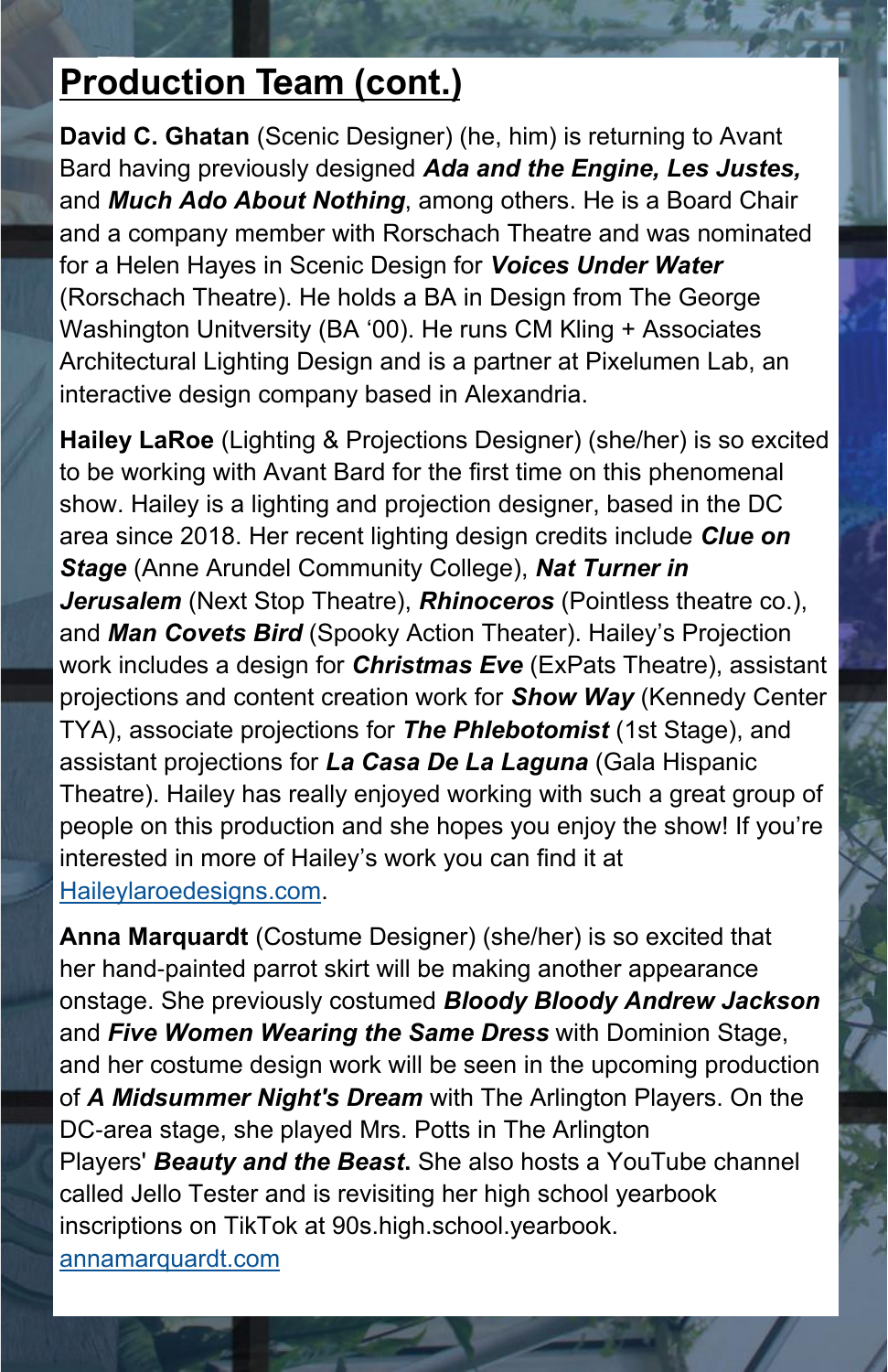## **Production Team (cont.)**

**Keta Newborn** (Production Manager) (she/her), is returning once again after making her debut with Avant Bard Theatre as their production manager for the production of *Ada and the Engine*. After being a Freelance Stage Manager for over 13 years, Keta decided in November 2021 to step away from Stage Managing and focus on Production Management. Previously, Keta has stage managed several Avant Bard Productions *Topdog/Underdog, The Gospel at Colonus (remount), King Lear,* and *The Gospel at Colonus*. Keta is grateful for the opportunity to once again work with Avant Bard and would like to thank her Father above for being used as one of HIS vessels, working to bring HIS work of art into the hearts of many.

**Ben Sullivan** (Associate Set Designer) (he/him) is a scenic and lighting designer. In addition to his work on the stage, he works at CM Kling + Associates, an architectural lighting design firm based in Alexandria. Selected scenic and lighting design credits include *Ada and the Engine* (Avant Bard Theatre, asst.) *Dear Mapel* (Mosaic Theater Company, asst.), *Almost Heaven, Mamma Mia!, Cabaret* (Surflight Theatre, NJ), *Speech & Debate* (Georgetown University), and *The Lathe of Heaven* (Spooky Action Theater, asst.). Portfolio: [bensullivandesign.weebly.com](http://bensullivandesign.weebly.com/)

**Clay Tuenis** (Original Sound Designer) (he/his) returns to Avant Bard for his third go (*Pericles* **and** *Rain/SLS* pre-covid). He provided the sfx for *Pangs of the Messiah* (Theatre J) sound for the National Portrait Gallery's *Looking Over The President's Shoulder,* the bells for their *1776* finale, *Johnson Lear*, and *The Bomb Stops Here (Truman)* and *Viola! Julia (Child)* both written by Clay (*Viola!* is still being performed in the Philadelphia area by Linda Kenyon). He designed the sound for the first Gala production of *Soy Juana*, and several projects for The Washington Stage Guild, including *An Inspector Calls***,** *The Family Reunion***,** *Fanny's First Play***,** *If We Are Women***,** *Humble Boy***,** *Incorruptible***,** *Enigma Variations***,** *On The Rocks*. Arranged an old radio-style show *Danger* with Greenbelt Arts Center. In the vinyl days, Clay was an oldies club disc jockey swapping drinks for requests at Deja Vu downtown (now mercifully extinct). Clay and his wife Laura Giannarelli sometimes coach and record voice-over students in their home studio.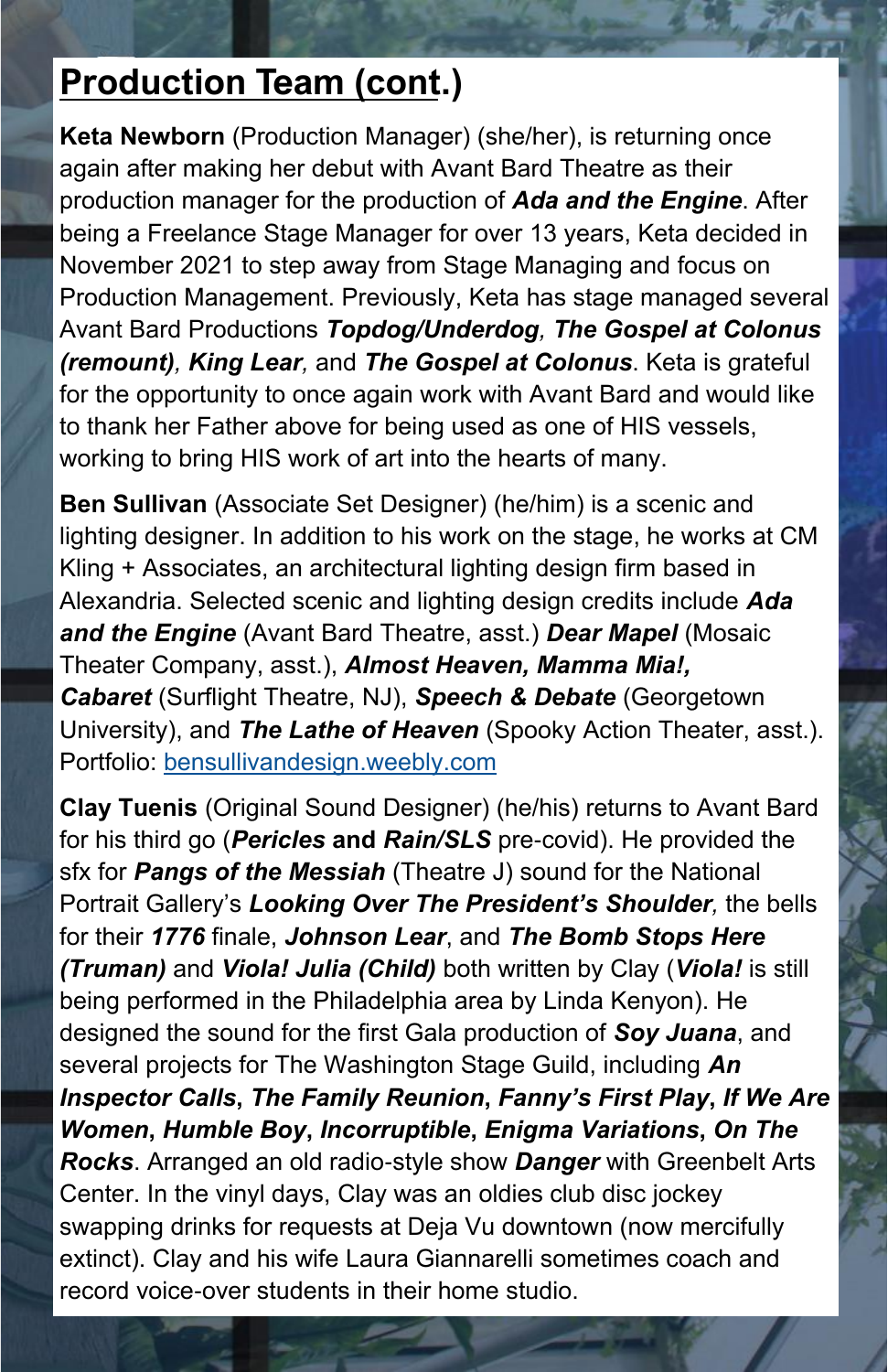## **Avant Bard Producing Partners**

**Sara Barker**—see bio in Cast section.

**Sean McCarthy** (he/they) is a Producing Partner for Avant Bard Theatre, where they steward the Theatre's supporters and collaborate on programs, like the Bard's Action Corner, that engage the community. Sean joined the Avant Bard team in 2019 as a Development Associate and was promoted to the Producing Partner cohort in April 2022. They come to Avant Bard with extensive experience in nonprofit management, fundraising, communications, and external relations. He is a proficient grant-writer and fundraiser and supports mission-oriented organizations dedicated to building more culturally vibrant and equitable communities. Sean received dual degrees in Political Science and Communication from Mississippi State University and an M.A. in Political Communication from American University. They live in D.C.

**Alyssa Sanders** (she/her) is a DC-area stage actor whose Avant Bard credits include *King Lear, The Tempest,* and *Othello*. Other DC-area credits include NextStop Theatre Company's production of *Pride and*  **Prejudice** (Kate Hamill Adaptation). In addition to Avant Bard, Alyssa has worked with various DC-area theatres including Quotidian Theatre Company (Company Member), Peter's Alley, Lean & Hungry Theater (Company Member), Venus Theatre, Studio Theatre, Adventure Theatre. [www.alyssasanders.com](http://www.alyssasanders.com)

**DeMone Seraphin** (he/his) is a Helen Hayes Award nominee for his direction of *Topdog/Underdog* (Avant Bard Theatre) and most recently directed August Wilson's *How I Learned What I Learned* for Avant Bard. Other directing credits include the Off-Broadway revivals of *Split Second* and *The Exonerated*, the world premiere musical *Once Uponzi Time: A Tale of An American Scheme* at the McCarter Theatre, Off-Broadway premieres of *Yours Truly, Ella! A Celebration of The Ella Fitzgerald Songbook* and *The King, The Final Hours,* the new Elvis Presley musical. International productions include the German premiere of August Wilson's *Jitney*, *Barnum,* and the musical *Runaways*. As an actor, DeMone has appeared on Broadway, nationally, and internationally in *Miss Saigon*, *Rent*, *Ragtime*, *Jesus Christ Superstar*, *Ain't Misbehavin'*, and *Man of La Mancha*. DeMone was the Founding Artistic Director of The New American Theatre Company, NY.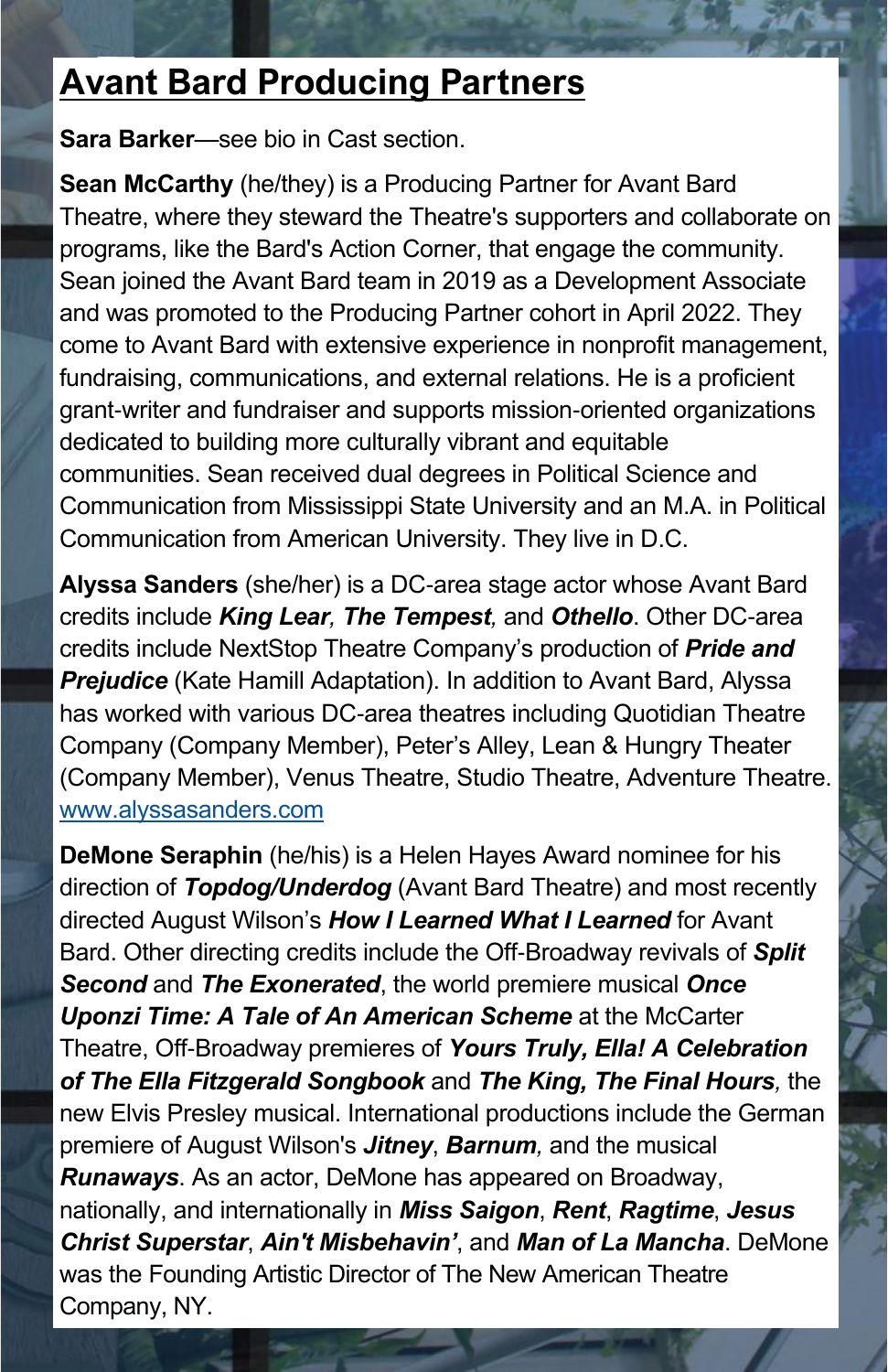### **Thank you, Avant Bard Sponsors & Supporters**

Avant Bard Theatre is grateful for the donors who help bring our shows to life. We are pleased to recognize those who gave \$100 or more between July 1, 2021, and May 20, 2022.

#### *Suddenly Last Summer Sponsors*

*Production Sponsor* **Anonymous, in honor of Marc Okrand and Richard G. DeAcetis**

*Avant Bard would like to thank the following individuals and organizations for their generous in-kind support for this production:* **David Gloria, Sarah Friedrich, Jack Luksick, Meadows Farm**

#### *Foundation Supporters*

**Washington Forrest Foundation Sheila C. Johnson Foundation Nora Roberts Foundation The Morgan Fund at Seattle Foundation Share Fund**

#### *Government Supporters*

**Arlington Cultural Affairs, a division of Arlington Economic Development, that delivers public activities and programs as** 

## arlingt**o**n arts

**This project was supported in part by the Virginia Commission for the Arts, which receives support from the Virginia General Assembly and the National Endowment for the Arts, a federal agency.**

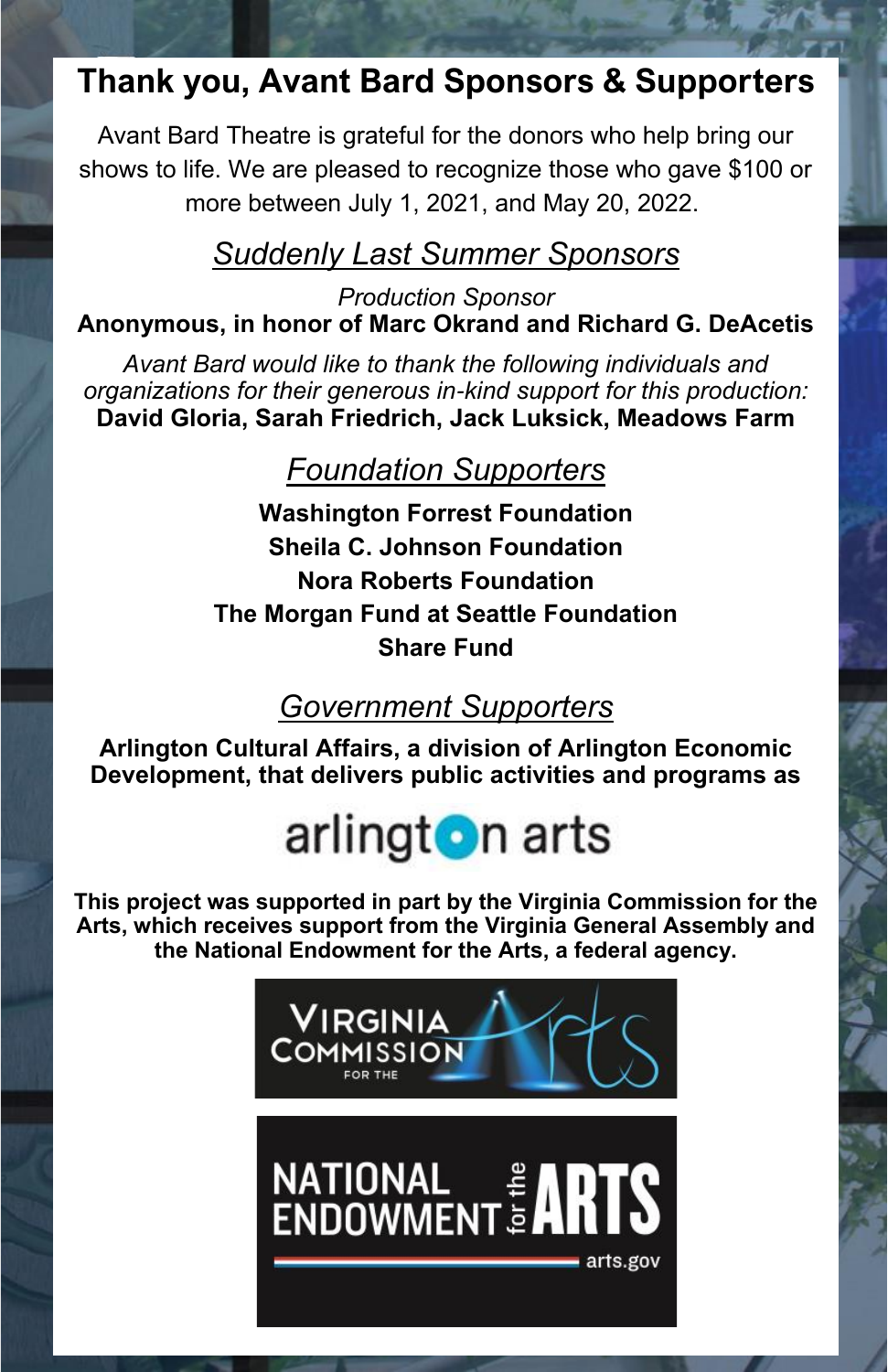#### **Thank you, Avant Bard Supporters (cont.)**

*Individual Supporters:* \$5,000+

**Richard Cooper Meg & John Hauge Ms. Harriet McGuire Marc Okrand**

*Individual Supporters:* \$2,500+ **Sheila C. Johnson & William T. Newman Jr. Wendell Ocasio**

*Individual Supporters:* \$1,000+ **Laura Elliott**

*Individual Supporters:* \$500+

**Jacqueline Cookston Amy Gusek Megan Morgan Carl & Undine Nash Teresa Pausic Peter Threadgill**

*Individual Supporters:* \$250+

**Donald Adams & Ellen Maland Richard Byrne Larry Franks & Ellen Berelson Margaret Gaffen Ronnie F. Gold Wes MacAdam Ken Schellenberg & Robert L. Giron**